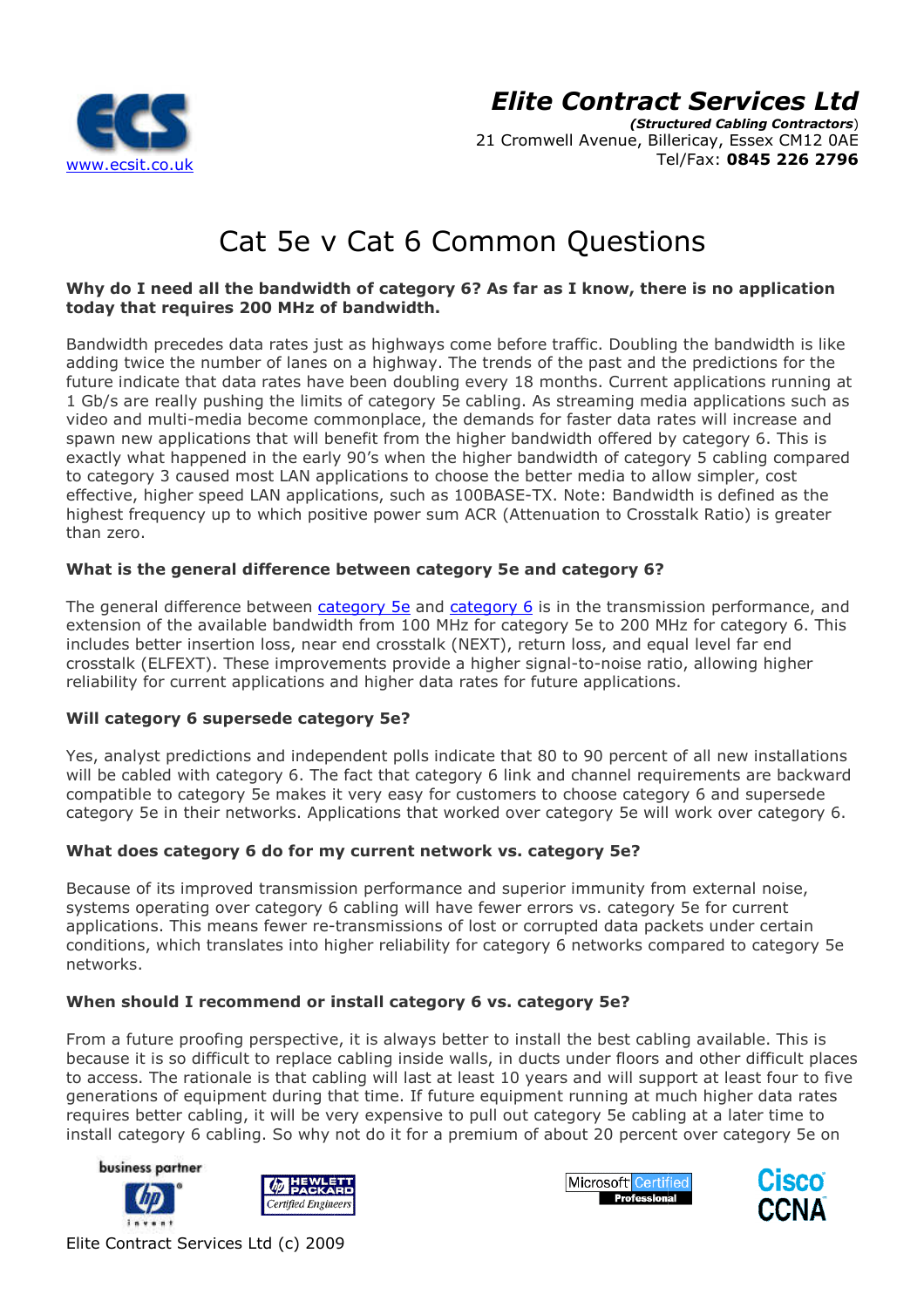

(Structured Cabling Contractors ) 21 Cromwell Avenue, Billericay, Essex CM12 0AE Tel/Fax: 0845 226 2796

an installed basis?

### What is the shortest link that the standard will allow?

There is no short length limit. The standard is intended to work for all lengths up to 100 meters. There is a guideline in ANSI/TIA/EIA-568-B.1 that says the consolidation point should be located at least 15 meters away from the telecommunications room to reduce the effect of connectors in close There is a guideline in ANSI/TIA/EIA-568-B.1 that says the consolidation point should be located at<br>least 15 meters away from the telecommunications room to reduce the effect of connectors in close<br>proximity. This recommen with four mated connections in the channel.

### What is a "tuned" system between cable and hardware? Is this really needed if product meets the standard?

The word "tuned" has been used by several manufacturers to describe products that deliver headroom to the category 6 standard. This is outside the scope of the category 6 standard. The component requirements of the standard have been carefully designed and analyzed to assure channel compliance and electrical/ mechanical interoperability.

### What is impedance matching between cable and hardware? Is this really needed if product meets the standard?

The standard has no impedance matching requirements. These are addressed by having return loss requirements for cables, connectors, and patch cords.

### Is there a use for category 6 in the residential market?

Yes, category 6 will be very effective in the residential market to support higher Internet access speeds while facilitating the more stringent Class B EMC requirements (see also the entire FCC Rules and Regulations, Title 47, Part 15). The better balance of category 6 will make it easier to meet the residential EMC requirements compared to category 5e cabling. Also, the growth of streaming media applications to the home will increase the need for higher data rates which are supported more easily and efficiently by category 6 cabling.

### Why wouldn't I skip category 6 and go straight to optical fiber?

You can certainly do that but will find that a fiber system is still very expensive. Ultimately, economics drive customer decisions, and today optical fiber together with optical transceivers is about twice as expensive as an equivalent system built using category 6 and associated copper economics drive customer decisions, and today optical fiber together with optical transceivers is<br>about twice as expensive as an equivalent system built using category 6 and associated copper<br>electronics. Installation of c tools and techniques. Additionally, copper cabling supports the emerging Data Terminal Equipment (DTE) power standard under development by IEEE (802.3af). her data rates which are supported more<br> **o optical fiber?**<br>
em is still very expensive. Ultimately,<br>
I fiber together with optical transceivers is<br>
t using category 6 and associated copper<br>
I-friendly and can be accomplis

### What is meant by the term "Electrically Balanced"?

A simple open wire circuit consisting of two wires is considered to be a uniform, balanced transmission line. A uniform transmission line is one which has substantially identical electrical properties throughout its length, while a balanced transmission line is one whose electrically alike and symmetrical with respect to ground and other nearby conductors.\* "Electrically balanced" relates to the physical geometry and the dielectric properties of a twisted pair of conductors. If two insulated conductors are physically identical to one another in diameter, concentricity, dielectric material and are uniformly twisted with equal length of conductor, then the ire circuit consisting of two wires is considered to be a uniform, balanced<br>
E. A uniform transmission line is one which has substantially identical electric<br>
ghout its length, while a balanced transmission line is one who

business partner







Elite Contract Services Ltd (c) 2009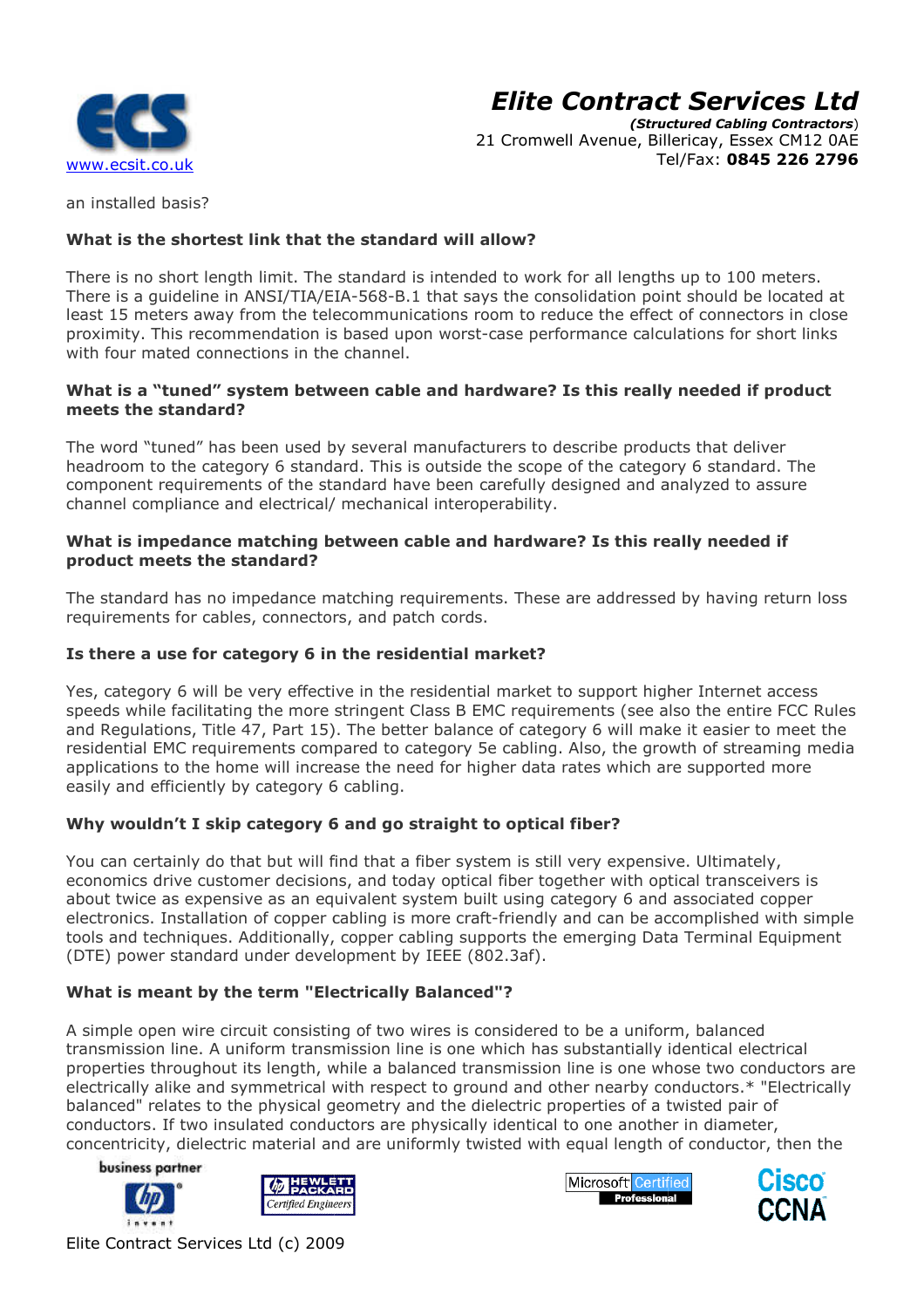

(Structured Cabling Contractors ) 21 Cromwell Avenue, Billericay, Essex CM12 0AE Tel/Fax: 0845 226 2796

pair is electrically balanced with respect to its surroundings. The degree of electrical balance depends on the design and manufacturing process. Category 6 cable requires a greater degree of precision in the manufacturing process. Likewise, a category 6 connector requires a more balanced circuit design. For balanced transmission, an equal voltage of opposite polarity is applied on each conductor of a pair. The electromagnetic fields created by one conductor cancel out the electromagnetic fields created by its "balanced" companion conductor, leading to very little radiation from the balanced twisted pair transmission line. The same concept applies to external noise that is induced on each conductor of a twisted pair. A noise signal from an external source, such as radiation from a radio transmitter antenna generates an equal voltage of the same polarity, or "common mode voltage," on each conductor of a pair. The difference in voltage between conductors of a pair from this radiated signal, the "differential voltage," is effectively zero. Since the desired signal on the pair is the differential signal, the interference does not affect balanced transmission. The degree of electrical balance is determined by measuring the "differential voltage" and comparing it to the "common mode voltage" expressed in decibels (dB). This measurement is called Longitudinal Conversion Loss "LCL" in the Category 6 standard. \* The ABC's of the telephone Vol. 7 nds on the design and manufacturing process. Category 6 cable requires a greater degree of<br>sion in the manufacturing process. Likewise, a category 6 connector requires a more balance<br>it design. For balanced transmission, a ransmission line. The same concept applies to external noise that i<br>twisted pair. A noise signal from an external source, such as<br>er antenna generates an equal voltage of the same polarity, or<br>ch conductor of a pair. The d ion, an equal voltage of opposite polarity is applied on each, an equal voltage of opposite polarity is applied on each absolanced" companion conductor, leading to very little rad bail. Sission line. The same concept appli

### Category 6 Cable Questions

### What is the difference between enhanced category 5e cable rated for 400 MHz and category 6 cable rated for 250 MHz?

Category 5e requirements are specified up to 100 MHz. Cables can be tested up to any frequency that is supported by the test equipment, but such measurements are meaningless without the context of applications and cabling standards. The category 6 standard sets minimum requirements up to 250 MHz for cables, connecting hardware, patch cords, channels and permanent links, and therefore guarantees reasonable performance that can be utilized by applications. gitudinal Conversion Loss "LCL" in the Category 6 standard. \* The ABC's of the telephone Vo<br> **egory 6 Cable Questions**<br> **at is the difference between enhanced category 5e cable rated for 400 MHz and**<br>
gory 6 cable rated fo

### Why did all category 6 cable used to have a spline, and now is offered without one?

Some category 6 cable designs have a spline to increase the separation between pairs and also to maintain the pair geometry. This additional separation improves NEXT performance and allows category 6 compliance to be achieved. With advances in technology, manufacturers have found other ways of meeting category 6 requirements. The bottom line is the internal construction of the cable does not matter, so long as it meets all the transmission and physical requirements of category 6. The standard does not dictate any particular method of cable construction.

### Is there a limitation on the size of bundles one can have with category 6? Can you have 200-300 and still pass category 6? 300

There is no limit imposed by the standards on the maximum number of category 6 cables in a bundle. This is a matter for the market and the industry to determine based on practical considerations. It should be pointed out that after six or eight cables, the performance in any cable will not change significantly since the cables will be too far away to add any additional external (or alien) NEXT.